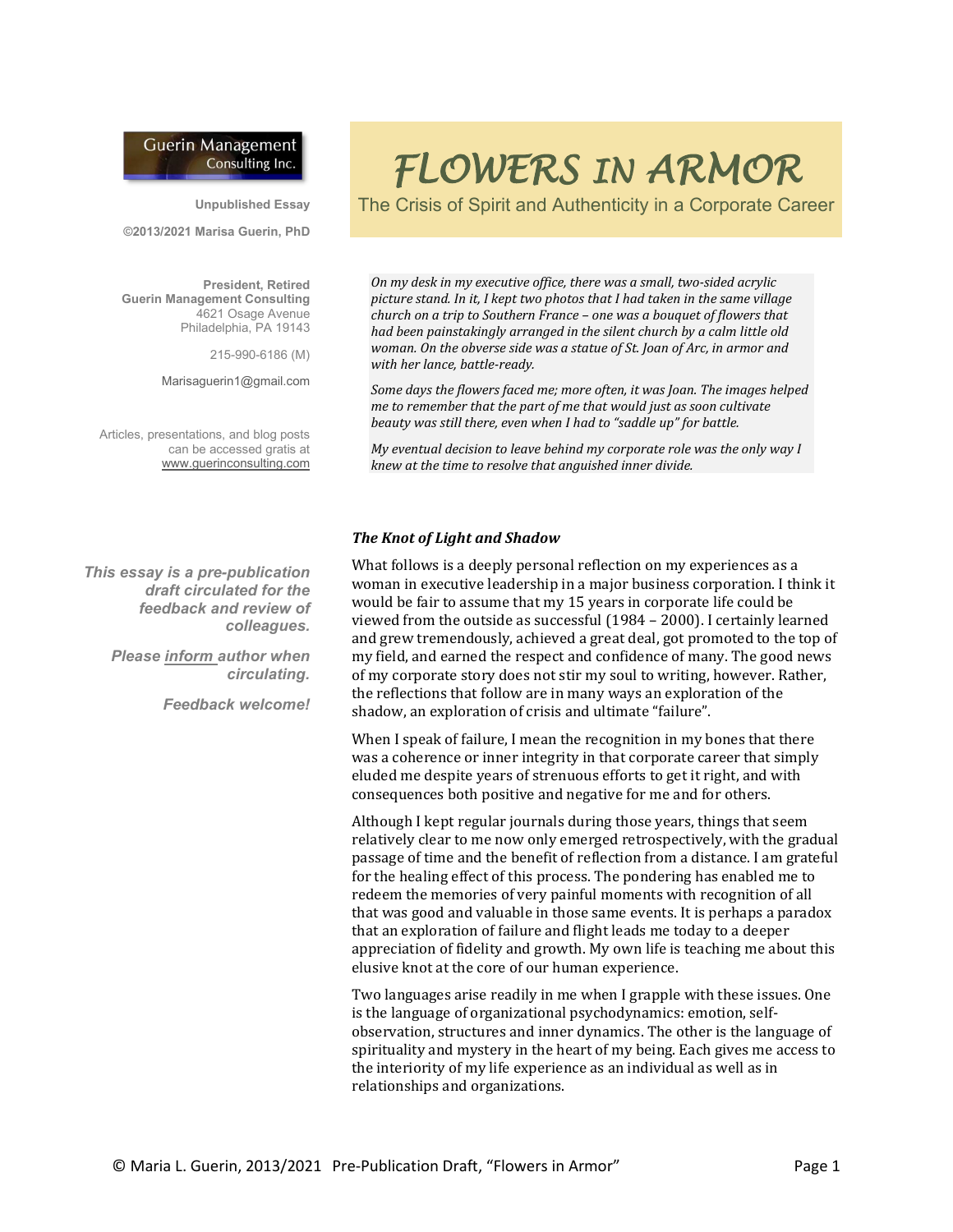This story contains several kinds of insights and discussions:

- Conclusions about what I believe to be the inherent disconnect between the broad range of values that a public business corporation might genuinely espouse, versus the actual trajectory of power and financial accountability that ultimately defines it.
- \* Related conclusions concern what I have learned about the shadow side of my idealism in the work of organizational leadership.
- $\cdot$  Insights into my own mixed motives under the pressure of difficult work, and the unacknowledged damage to organizational trust that can come in the wake of leadership promotions – my own, and others'.
- $\div$  Ways to understand my collusion with models of leadership and management that were fundamentally incongruent with my espoused values, and my personal struggles in terms of unconscious role and gender dynamics in the organization.

This reflection starts with the impact on me as I observed with great sadness the demise of the organization in which I once worked. It continues as a reflection on some of the critical moments in my journey when I struggled with what I experienced as crises of authenticity, ethics, and personal values in the fulfilling of my corporate role.

#### *What Grief Reveals*

*"My dream of last night was a dream of grief, of being overcome, of needing to crawl away and cry … discovering grief for the end of the company for which I did such strenuous things that were painful for so many others, as well as to me."* 

*– Personal journal, 2-16-2010, ten years after leaving my corporate role, one year after the company was acquired.*

I could begin with my career story, but I won't. The actual event that crystallized these reflections was the unexpected sale of the company for which I had worked, some years after I had already left my senior executive role to start a management consulting practice. Although it was a major publicly traded enterprise, the company had retained the self-image of a family business, honoring the values of its founders. The sale sent shock waves through the company and the colleagues who had once worked there.

Observing the end, exactly 100 years after the year of its founding, was full of sadness for me. Something had died. It wasn't the commercial business per se that died, but the networks of relationships and history that had given the company its personality, its "DNA", its character and culture. This "something", the interiority of the organization, is like the soul or spirit of a person; it is an experienced but invisible reality without clear value in the marketplace. Like the death of a person, the end of the company's independent existence brought the end also of its story, its purpose, the communal identity of the people in relationship to it. The grief was deep and it surprised me.

It strikes me now that I was unable to appreciate the depth of this kind of catastrophic ending when it was experienced by other people in the firms that my company itself acquired in the past.

Years ago when my company was in the role of the acquiring company, I and my executive team colleagues presided over a corporate integration process. We did what we could to provide generous support to displaced employees who were living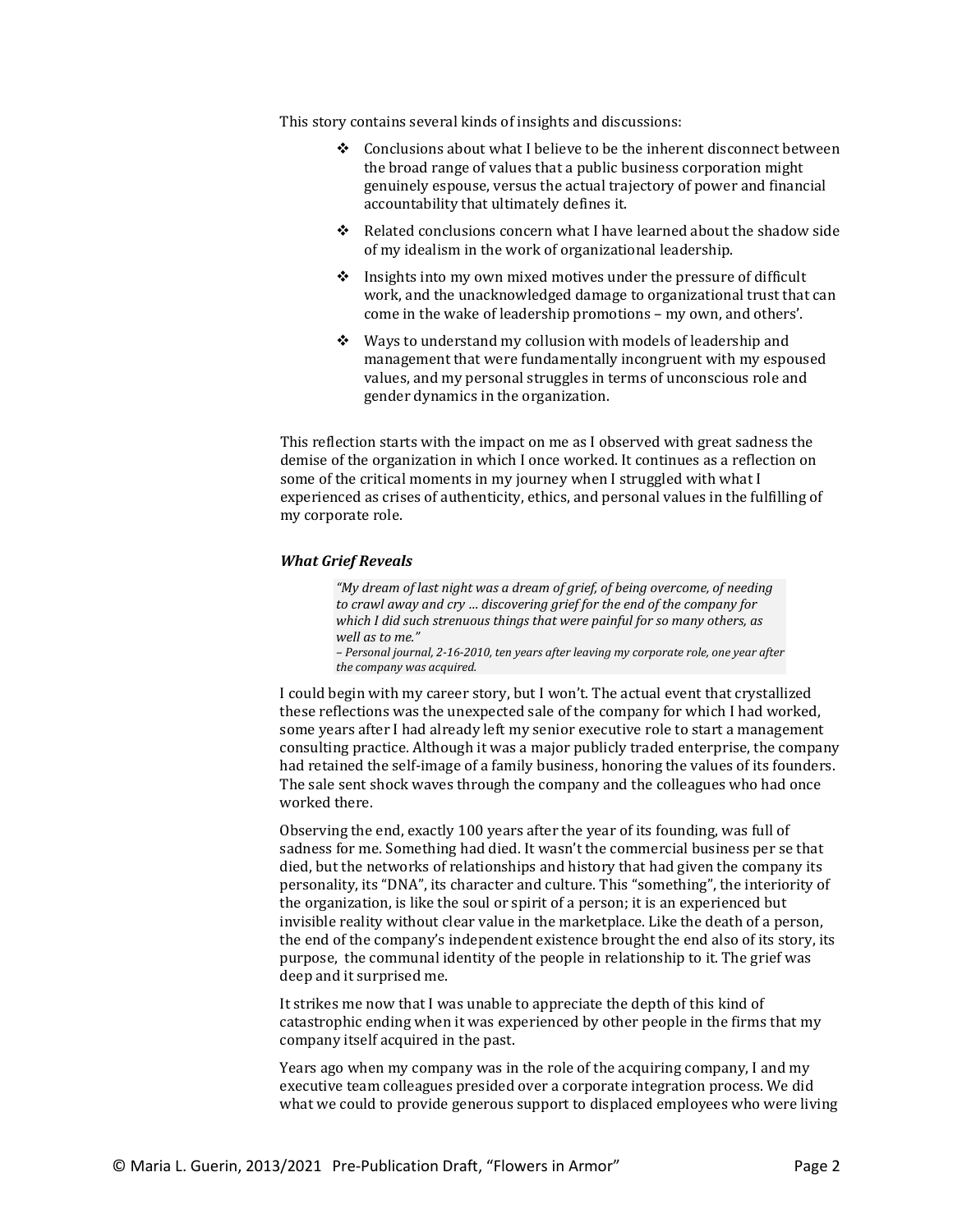through a similar process of the death and dismemberment of their organization. It was plenty hard, for sure, because I was aware of their anxiety and vulnerability as their jobs disappeared or changed – but I wasn't in touch with the depth of their grief for the loss of the company itself, with all its memories and all its promise.

I understood that grief in a deeper way as I watched the demise of the company in which I had worked so hard. I was aware also of feeling sad regret. In my years there, I had imposed many stresses and painful changes on myself and on others – all for the cause of assuring a successful future for the company… and implicitly for its people. Was it worth it at the time? Perhaps.

In the face of frequent cynicism from employees, especially the unions, I had advocated cooperation with management on behalf of a vision that had an "all-forone, one-for-all" tone to it. No wonder the cynicism – in the longer term, that is not ultimately true.

This is not a conclusion fired by anger or blame at the individuals, myself included, who dealt with the corporate system as best they could from within its own rules, logic, and sense of fairness. I wanted to believe that there was a win-win possibility. This value was a major feature of my professional training in the field of Organization Development. Even more fundamentally, my desire to cooperate with authority was also an important element of my personal psychological make-up. (As the eldest child in a large family, I grew up much influenced by the rewards that come from identification and cooperation with the plans of the parents.)

But the cynics were at least partly right. It is not a level playing field. A powerful personal learning is that it is important for me to recognize and be willing to acknowledge the unevenness of the stakes in the risks and rewards of corporate life. I was not honest with others or with myself about the unequal privilege that went with our different responsibilities and status.

Greater candor about such things wouldn't change the fact that solutions to problems must be hammered out no matter how imperfect, but it does respect the lived reality of the affected employees. They know the truth in their bones. Authenticity may be grim at times, but un-founded idealism isn't fair.

### *Shareholders Win*

I knew, of course, that it is not the **primary** objective of a corporate business organization to fulfill each employee's individual goals, vocation, dignity, although such values are often honored in a general way. In a rational economic work organization, the roles are designed for the efficient execution of its primary tasks.

But in my years as a manager and leader in a global manufacturing company, I believed it to be possible to hold multiple interests in an optimal balance of some kind – the interests of the customers, of the investors, of the employees, of the community at large. In the short run, that may have been the case, although at a great cost. In the longer run, I was wrong.

The fact is that the ultimate, governing objective for decisions made by public corporations in the long run is the return on investment to the owners<sup>[1](#page-2-0)</sup>, trumping the other purposes that the company might have held as valuable and in some cases achieved. I don't state this as if it were a bad thing, nor a good thing – but as a reality.

<span id="page-2-0"></span><sup>1</sup> I don't believe this hierarchy of values applies in the same way to every business organization – family firms and companies embedded in local communities and economies are more likely to have multiple measures for survival and success.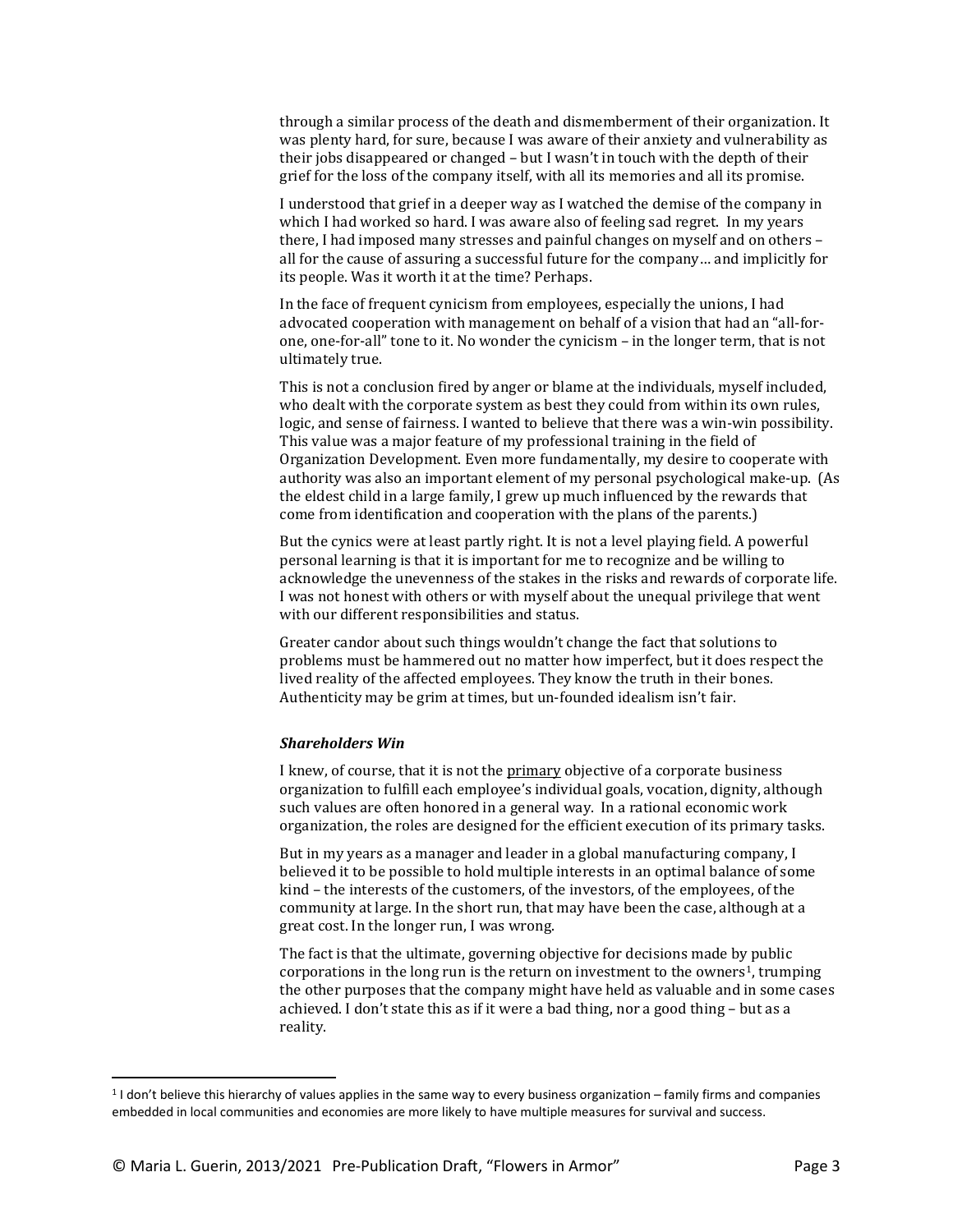Despite many years of faithfulness to the founder's intentions for the company to be a good employer, by the time the major-shareholder family-owners were distributed through three generations, the experience of ownership was no longer one of face-to-face relatedness to a community of employees and customers – people with names, families, personalities, talents, and histories with one another.

The "owners" of the past became the "investors" of the present – holding shares as a form of wealth to secure the future of their children and their philanthropic purposes. Ownership was no longer an experienced responsibility for the life and purpose of an institution in the world, as it is in the early days of a new enterprise when the owner is often the founder, creator, and manager.

So, for its own perfectly valid reasons, the family owners sold the company. These investors redeemed the value of their shares, and passed ownership of the company to the anonymous shareholders of a larger global corporate enterprise.

Then, on behalf of the equally legitimate financial interests of these new ownerinvestors, the executives of the acquiring company disposed completely of the corporate management apparatus in the acquired company that was now redundant. Many hundreds of jobs were shed. The product lines and research labs and commercial business processes were partitioned and re-incorporated into the new parent organization, or they were divested. The organic integrity of the original company as a whole has disappeared.

There is a powerful irony in these events. In the perverse reality of the modern structure of capital, the investor community includes the very employees who may lose jobs when deals are struck<sup>[2](#page-3-0)</sup>.

In this case, the decision of the family investors to sell their substantial ownership stake brought financial returns to ALL the shareholders of the original company, including the employees themselves – hundreds of whom would end up losing their jobs because the cost structure of the acquired company included functions that were now redundant. Although the purchase of their invested shares yielded a generous return to employees, for most it was not nearly enough to offset loss of employment.

Even if the shareholders hadn't decided to sell, perhaps the end of the company was inevitable. The pressures of the global economy in the last 15-20 years of the company's life had stressed the people of the formerly resilient, confident company almost to the breaking point. Relentless waves of restructurings and cost-cutting had stripped away the buffer zones and rhythms within which people could think, be creative, renovate their energies. The strong fabric of relationships and trust woven over many years took a long time to wear thin and fray, but fray it did. The commitment of the company to the local community and to their employees took a back seat as the corporation struggled to fulfill the demanding expectations of investors and customers. Sooner or later, something would have taken it over the edge.

# *Conflicted Motivations*

My experience bears out what the research tells us: people prefer to work in places that are characterized by leader credibility and trust first and foremost, even when the work situations are objectively very difficult for employees to deal with. The problem in my case was that I was hiding the truth from myself as well.

<span id="page-3-0"></span><sup>&</sup>lt;sup>2</sup> Burkard Sievers, Psychotic Organization as a Metaphoric Frame for the Study of Organizational and Interorganizational Dynamics, Administration and Society 31 (5) November 1999: 588-615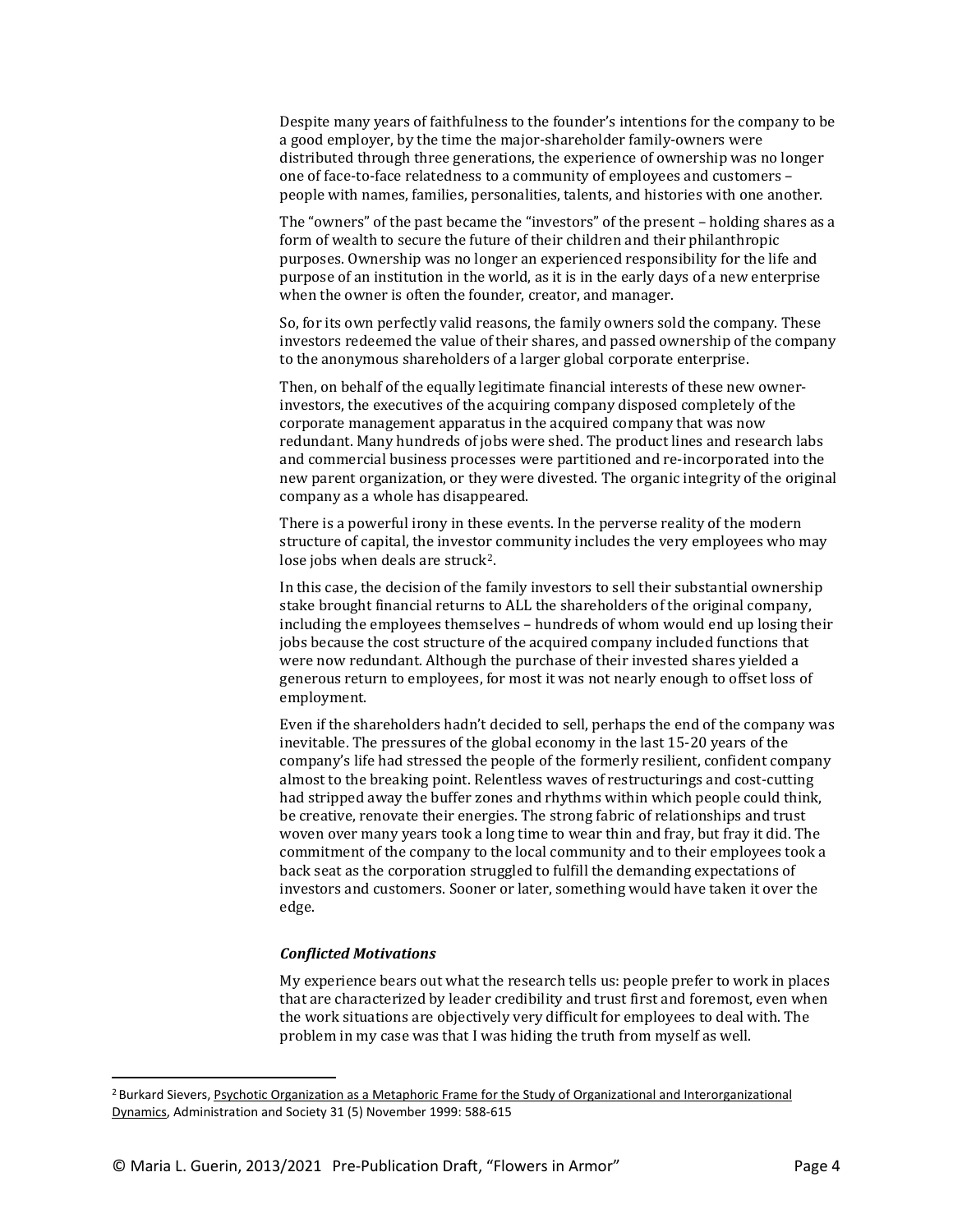I remember being pleased to learn that employees found me to be a "straight shooter". My conscious intention was to be truthful about what the realities were and what the possibilities might be, even harsh ones, and I didn't resort to spin doctoring. However, I clearly took positions on the issues in a way that put my own values and hopes into the mix, without registering that I had limited power to ensure that my values would govern the outcomes. I was trusted for my candor, but also for my vision – but the realization of that vision wasn't mine to control. I wanted to be honest, and I wanted there to be happy endings.

That problematic knot of motivations reveals the ways in which projected ideals can infect communication, seducing myself and others into hope and avoiding thoughtful engagement with the realities as they look to cynics. I am not sure if I know how to manage this complicated nexus of realism and aspiration with greater integrity, but I do believe that I have learned to examine the edges of hope and the edges of despair with more respectful attention.

A related learning for me is to accept that while I may make the best of a difficult situation by applying positive values, that won't change the reality of an economic structure which is not in its essence defined by democratic, egalitarian, or humanistic relationships. It is a reminder to me that social morality via public policy is a necessary corrective to economic rationality. Citizens can and should curb systems that would otherwise respond only to the impersonal marketplace, in order to ensure that the needs and desires of the human community are factored in, no matter how imperfectly.

At this point in my journey, I look back on my executive self with some compassion. I did act, and I did attempt to make a difference while doing my job, and my efforts had some positive results as well as unintended negative ones. However, I can see now that I failed to maintain a critical perspective that could take the wider system into account, and I didn't have a way to integrate my internal corporate leadership role with that kind of understanding.

I don't think I was capable of doing so at the time. It was not an intellectual incapacity – I came of age in the 60's and 70's, and my social criticism capacities earlier in my life were well developed. However, I had come to realize that the assumption of the moral superiority of "outsider politics" is fundamentally false, that all participants in the social and economic order are complicit in its problems as well as beneficiaries of its goods. That awareness had made it possible for me to cross the boundary into corporate life despite an initial sense of internal conflict. I believe that society needs economic organizations and that capitalist structures can be of net benefit, albeit with regulation. As a contributing member of an economic organization, I was very engaged.

When things changed for me was when I was entrusted with organizational authority and some degree of power, and much of it at one fell swoop, without gradual acculturation. Isolated and stressed, I did not have a community of thought, reflection, or challenge to help me examine the function of leadership critically. All I had to go on was the inner feeling of something "not right". It was the inarticulate distress signal of my soul, faced with issues of integrity for which it had neither language nor grounding.

I think now that my eventual decision to leave my life as a corporate executive was a resolution of the conflict revealed in many smaller moments. The journey took me through abandonment, seduction, conflict, and change.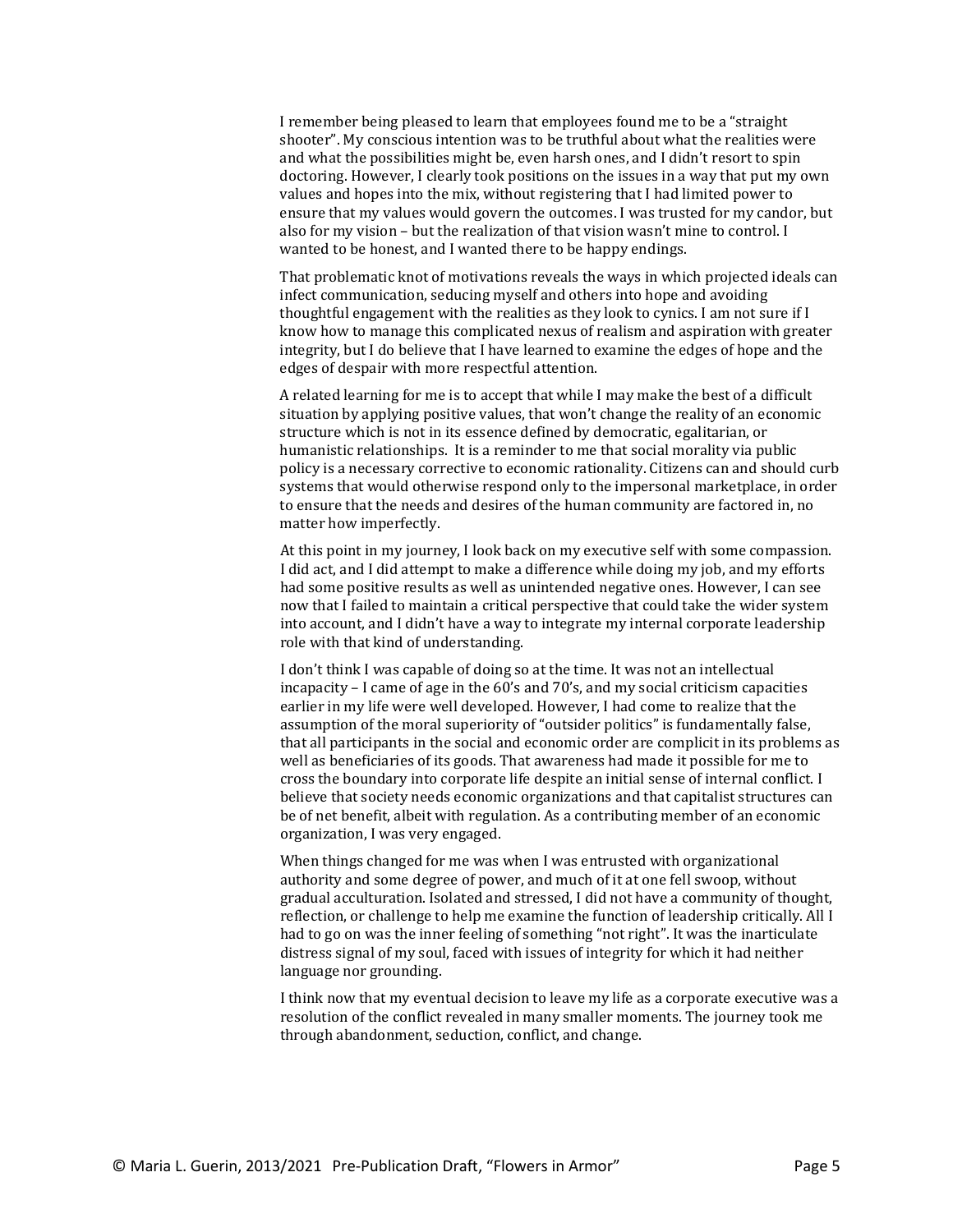## *Betrayals*

My first stint as a manager in a business setting was at a manufacturing plant. The plant manager talked me into giving it a try, convincing me to leave my position as a member of the corporate training and development consulting department to become the Human Resource leader at his plant. I was called "the experiment" by my peers in the HR community – as in, *"Let's see if an OD specialist can make it in the generalist field of employee and labor relations."*

It was a world of learning – somehow, I found my way, earning the respect of the union during contract negotiations *("How can a newcomer be kicking our butt?")* and a certain measure of admiration *("She's a straight talker; we can work with her.")*. For my part, I was finding it immensely interesting, rewarding, sometimes frustrating, always challenging.

When a change of international business strategy required the shut-down of a major section of the plant, I threw myself into the work of managing the change as a member of the plant leadership team. I put my credibility on the line to maintain open and candid communication lines with anxious employees who were facing job loss. We invited the CEO to meetings with employees and formed representative sounding board committees to keep everyone engaged and heard. I worked with HR colleagues at other plants to create a way for their open positions to be posted first for our displaced employees to consider, before outside hires were recruited. I had little control over what would happen to the employees, but I did ask them to trust the way that I and we would handle this distressing event.

At this intense juncture, the Plant Manager was rather unexpectedly promoted to a new role in a commercial division, and a new plant manager appointed. The change of my boss hit me hard, and everyone else at the plant, too, because the leader who was leaving was very popular and trusted while the one coming in was less well known and created a sense of apprehension in me and others.

I was so upset at the news that I left the plant to have a solitary, teary, angry lunch by myself at Taco Bell. Eventually I composed myself, picked myself up from the feelings of abandonment, went back to work, and carried on.

What I felt viscerally but didn't know how to name at the time was the major breach this personnel move created in the all-important psychological role of the leader as the stabilizing container of anxiety for a stressed workforce. In the days that followed this loss of support, the pressures subtly increased on all of the others of us who were members of the plant management team.

Smack in the middle of all this, one of the senior executives of the company called me back to Home Office one day and told me I was being assigned to a new role -- a coveted promotion -- to lead the global corporate training and development group of which I had once been a member.

Because of my personal experience of feeling abandoned when the previous plant manager left for his new job, I knew my departure would also contribute exactly and precisely to the cynicism and mistrust of management that I had been so intent on healing. More than anything else, I dreaded breaking the news to the people on my department team who were depending on my leadership and support for this very difficult work.

When I spoke of this concern to the SVP in that Home Office meeting, he responded that the corporation had more need of me in the new role than in the prior role. He made it clear, although not in those exact words, that I was an instrument of corporate work, an asset to be deployed. I think he must have felt it necessary to offer me some mentoring, since I was questioning the wisdom of such a move at this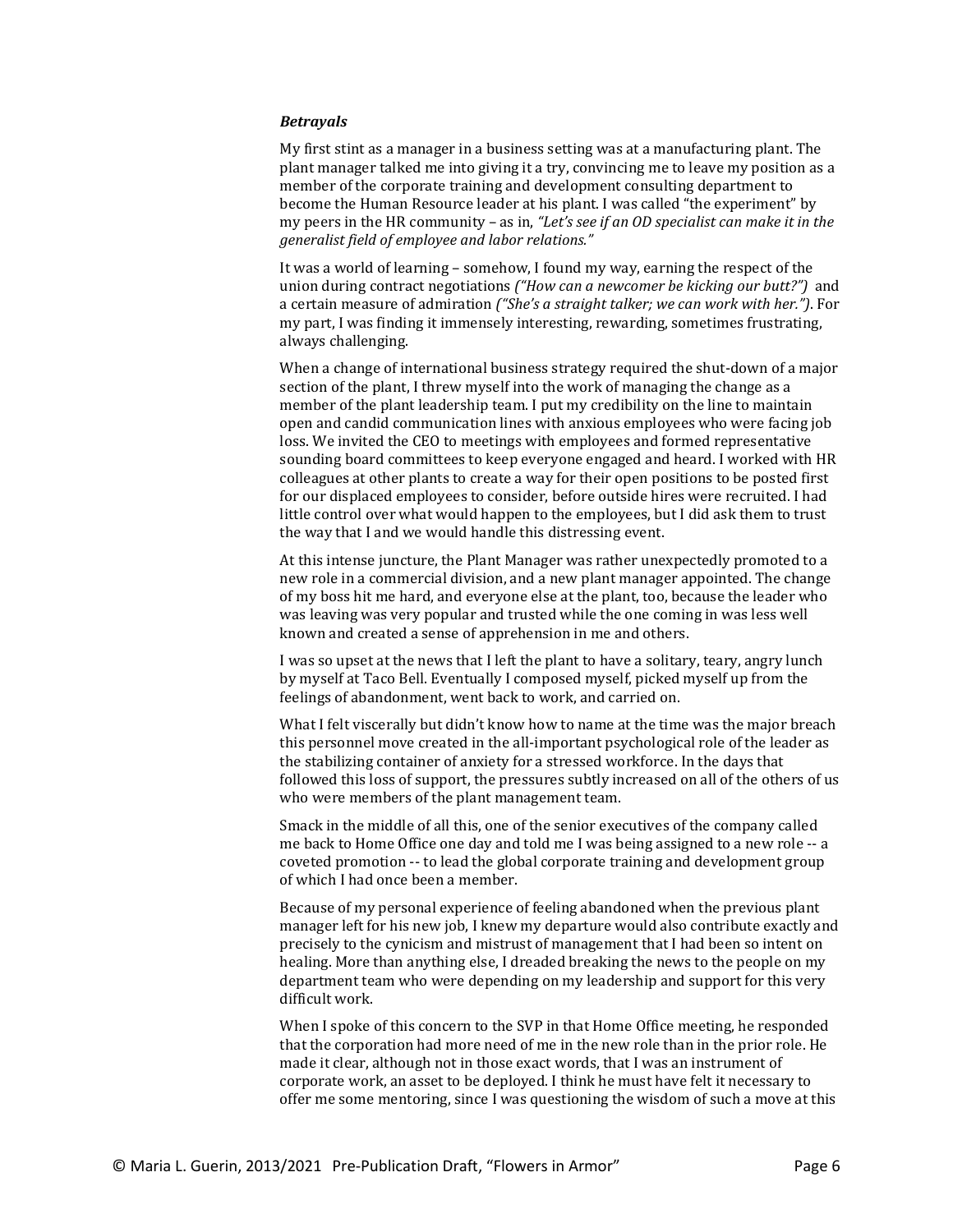particularly sensitive point in time. His message was something along the lines of "Don't take it so personally."

Indeed? And how else does one relate to co-workers if not personally, from a self-inrole that has emotion, mind, and heart included? And how else can workers trust management if not in the form of persons that they can know and relate to? I was completely unsuccessful at following his advice.

Part of me was rejoicing that I could leave what I experienced to be a very hard job and go on to what I considered my dream job in the company. Yet I also felt like I was being violently severed, leaving behind my arm or my leg in a ripping apart, not even a thoughtful surgery. The human community I had grown to be part of in my workplace, and the human needs to which I was attempting to respond from my role as manager, were apparently not viewed by my bosses in the same way that I saw them.

I went home from that meeting feeling deeply conflicted and I cried tears of bitter guilt all night. I hated that I was also at some level relieved to go to the new job, doing work which I loved and which fit my skills and talents very well. The whole situation left me incredibly conflicted and overcome with powerful emotions. It was a parallel process of intense proportions – my own experience of company-initiated job relocation, parallel with what was happening in the plant workforce; except that my options were good ones and theirs were unknown, unsought, and mostly not good. Appropriate or not, my personal sense of guilt and betrayal of those who trusted me was enormous.

In retrospect, I believe that this experience was the decisive break in my internal ability to create coherence between my values and my identity as a corporate person. It was an early, distressing signal that my own motives and framework for how to behave in an organization were not shared at the highest levels, and probably not even perceived.

I didn't know how to interpret it at the time. I knew that it didn't seem right in my own gut, but that it did apparently seem like the right thing to those with a greater scope of authority than I had. Was it my place to question this decision? Or to accept it and move on? In some ways, it was an incredible relief to leave the plant with the supposedly clear conscience that this was best for the corporation all around. But I knew in my heart of hearts that a betrayal had happened. I couldn't explain it, not even to myself.

This was the first of a number of significant experiences in which I was left with an un-resolved internal rupture between what seemed right by the lights of my personal, spiritual, and perhaps feminine values of relatedness and mutuality, versus what appeared to be right in terms of what I saw as the "real world", business, masculine values of rationality and pragmatism. I became aware of an inner crisis of personal authenticity and spiritual integrity.

#### *Serving which Master?*

After my assignment to the corporate training and development department role, I went on to gamely apply myself and my skills to the new role, and in time I tended to the growth of a new community of people – the training group – which to my pleasure survived the corporate workplace as a lifetime network of friends and colleagues. There were many moments of achievement, celebration, and progress that offered genuine counterpoint to the harsher, lonelier role I had held at the plant. I thrived, even when exerting strong influence to create changes in the ways that the corporation understood and deployed training and development experiences.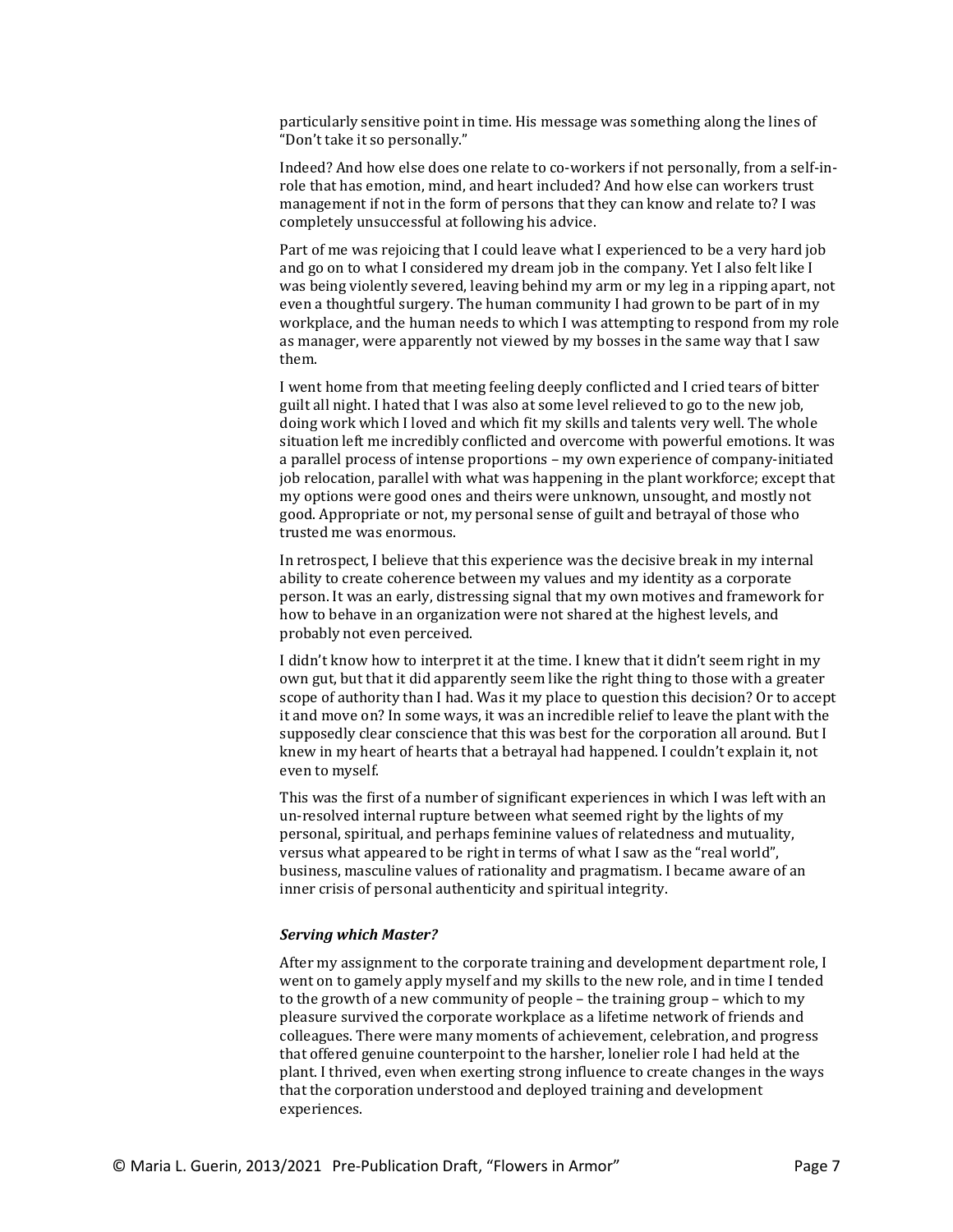This very satisfying role ended for me about two years later when I was asked to take the senior HR executive role for the company in the midst of loss, the sudden death of my predecessor. I was shocked and bereft by the loss, grieving, and feeling mobilized to serve in a time of great need even though I was aware that it would cost me my preferred role and professional work.

I was also feeling the powerful seduction of the status of the role – it would bring much authority, compensation, and organizational perks. I reasoned that if I didn't accept the role, someone else would, and that person would end up being my boss with great influence on my work – Would I not prefer to have that control myself?

My decision to accept the new role went against my personal knowledge of my vocational desires and strengths – this was not the career path I had desired – but I did believe that I had the capacity to learn and to rise to the challenge somehow. I was 42 years old. I was willing to try.

It was an extremely difficult way to step into a demanding new role, complicated by the fact that a time of genuine grief exerts a regressive pressure in an organization. The raw emotions suppressed the very real politics of competition triggered by my appointment, creating an initial sense of rallying and loyalty which of course could not be sustained.

It was suggested that I be coached by the Z Co consultants who were then providing various kinds of team training in the company. Whenever I'd meet with them, the consultants kept insistently asking me to name my vision – that is, my own idea about what I was doing in my role. I rebelled strenuously against the Z Co approach. I thought at the time that I was *serving*, not fulfilling my own vision but attempting to support that of the company. Bingo! That is precisely what I was trying to do, and it was ultimately a problem for me.

I had set about serving the wrong master. I spent many years – especially the last six of them in my executive role – attempting to serve the will, purpose, vocation, or spirit of the corporation as an organization, as if it were a community of persons. I knew that the rules of the game required that authority, power and resources be unequally distributed, but I didn't consider that to be an issue. All my earlier training, prior work experience and professional development had oriented me to a framework of participative management, dialogue, stakeholder engagement.

I really was trying to live into a corporate future that would somehow coherently hold the inequalities of power within the relationships of community. Not that this was explicit for me…my executive colleagues experienced me as a skillful voice for more effective organization and leadership practices, not as an advocate for workplace democracy. I was trusted and respected as a steward of the corporation's human resources.

But many of my co-workers could sense that I did not believe in the inequality paradigm – the union members, administrative assistants, and women colleagues in all kinds of roles. These persons gave me their trust. They may have believed that I could influence the culture in that direction, or that I could be depended upon to act in their best interests.

In point of fact, I could not ultimately make that big a difference. When I presided over frequent downsizings, I desperately tried to mitigate personal impacts. From the point of view of the company as a whole, this was worthy work for me to do and I am glad I did it.

This tension came home to me especially as I reorganized my own corporate department in the face of steady pressure for greater productivity. I changed so many people's jobs and ended up terminating the employment of so many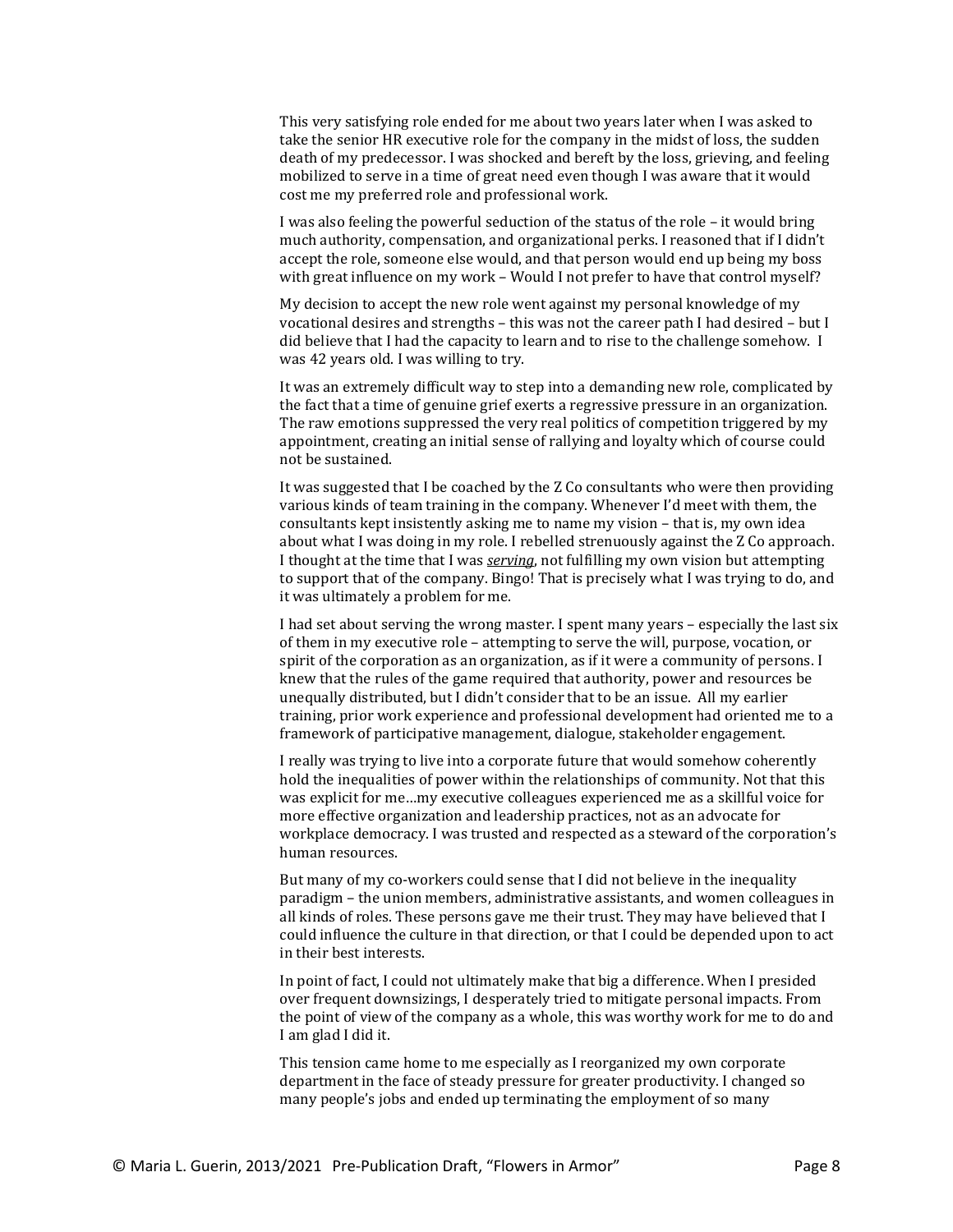individuals. Even though this was "humanely" done through generous early retirements and severance programs, I know that in that work I was not guided by an integral, human vision that congruently held both my personal values and my professional values. I was attempting to shape a higher performing organization, but I was jettisoning people who didn't fit exactly in the interests of the corporate direction. Costs had to be managed, certain qualities were valued, certain types of leadership were valued, certain visions of the vocation of the function were valued. I attempted to remake the function in the modern image, all of it very valid according to the professional literature, etc. Mentors and consultants challenged me to buck up and do the right thing, be a strong leader, take the necessary actions on behalf of a more effective organization.

Either through lack of a conceptual framework that suggested it, or through lack of sufficient personal and emotional maturity as a leader, I was not able to fashion a strategy for reshaping the organization that would build upon the strengths of the people who were already there. Despite my espoused values of inclusiveness, I made many judgments about who should go and who might stay. Without question, making these decisions were the hardest parts of a very hard job.

I had inherited something that had been cultivated for many years in a certain way, and I believed that it should be changed. My ideas of the changes were not necessarily wrong. The function was in fact heading for big problems if it didn't change. But my values were way off. I was oriented to the north star of corporate performance, simultaneously hoping that my executive team colleagues could get behind a vision of a human organization of intentionality and effectiveness.

But they didn't. Especially the CEO didn't. He was clear-minded and unconfused about what his job was and how it would eventually be accounted. I read him, correctly, I believe, as being unconvinced and unmoved by visions of a collaborative workplace culture or major goals other than commercial and financial ones. He was fair and courteous to be sure, and had no intention whatsoever of hurting or taking advantage of people – but neither was he on a mission to lead a group of people to accomplish something for the world and fulfill their human potential (while in addition delivering adequate return to the shareholders).

Increasingly, I recognized that the values I was trying to work by were not widely shared among my executive colleagues. At the same time, I was discouraged by the relentless pressures for performance on my own organization and on the whole company. Ultimately, I believe I compromised my vision by the very way in which I went about the re-engineering of my function, in a process that hinged on power dynamics. I knew that consensus wouldn't have been possible, but I was not able to shape a strong enough middle ground. It was in fact a very lonely way to lead.

Over the years since then I have personally repented what I felt was wrong in my actions at that time. I was most especially distressed when I ended up terminating the employment of my closest colleague. This was the most egregious personal experience of the fundamental "wrongness" of what I was doing – perplexing to me because this decision was all but unavoidable, legal, and responsibly done from the point of view of the corporation's directions and interests. But from the relational perspective in my own heart, it was a grave "sin", a profound wrong – of this, there was and is no question in my mind.

In my corporate role, I was acting from a clear picture of the business rationality of the organization, and could only read my incredibly distressed feelings as lack of strength, lack of experience, lack of something – I had no guide or role model to help me understand that my pain signaled the presence of something valuable in my own self that I was in the process of brutally violating. It is hard now to face the memory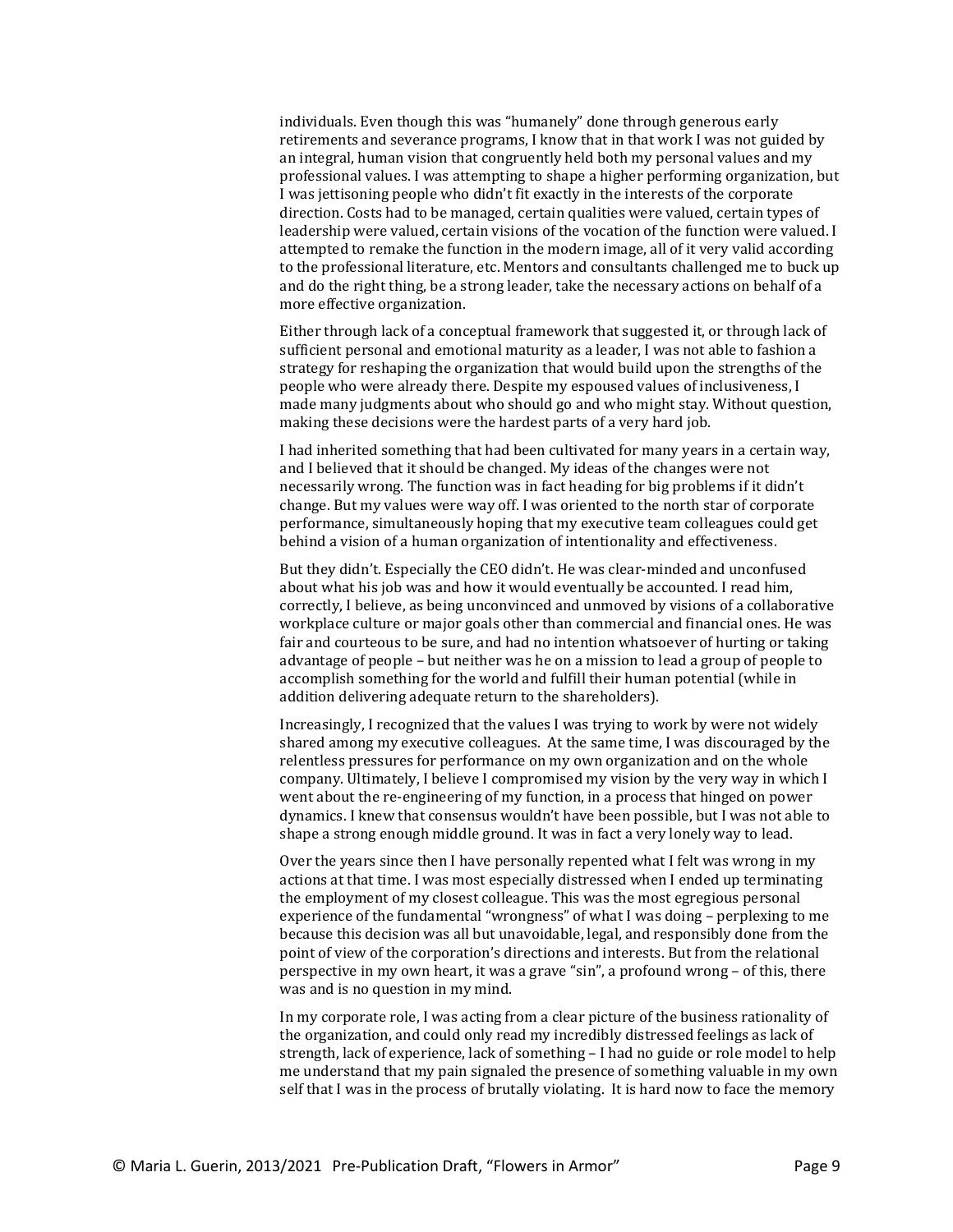of my weakness, my inability to find a way out of the spot between rock and the hard place in which I found myself.

Of course, who is to know if on balance it wasn't better for someone or something that I did take these actions. The actual decisions that I made may well have been the right ones – many signs would point to that being the case.

But my spirit was taken almost to the breaking point by the incredible aggressive energy that I had to mobilize in order to use the machinery of corporate power - rather than mutuality and dialogue -- to achieve the changes that seemed right for the organization.

### *Ripped in Two*

This experience of internal rupture happened enough times over the years to be undeniable within me; but I didn't understand it. I assumed it was a deficiency on my part, need for a skill of some kind that I hoped I would eventually acquire.

The predominant corporate culture where I worked was decidedly shaped by men – sharp and smart, assertive and critical, calm and calculating, busting on each other with humor and competing with one another quite seriously. These were good and honest men and it was a good company, full of people who had friendships going back many years.

In my company, I was often the only woman in the room during senior leader meetings. As the executive for Human Resources and therefore a representative of the company's people-values, I was expected to take make the case for the fair treatment of the employees affected by a business decision. In both of those capacities, as a woman and as the HR leader, I may have been the only one on the team unconsciously permitted (perhaps in some ways *required*) to **feel** the import of the actions taken, although I certainly was not expected to express those feelings publicly.

Over the years when I attended top level meetings as a member of the senior executive team, every now and then there would be days when I would have to withdraw to a private place for a good cry of fury and frustration. (The executive floor had a little hidden studio apartment in it for execs who might find themselves stuck overnight at the office for whatever business emergency. It was my salvation.)

The tears were embarrassing to me, but sometimes I just had to surrender to the fact that my heart was wrung out by whatever exceptionally painful organizational decision had just been made. I'd rage and weep for a while, and then powder my face and get back to the work of implementing the corporate mandate, aware again of my inner self ripped in two.

With the benefit of hindsight, I don't think my inner distress occurred because the values I labeled feminine (relatedness/mutuality) or masculine (rationality/pragmatism) were polarized or incompatible. Rather, I think it was because the values of relatedness, mutuality and personal connection were *denied and suppressed* in that corporate environment, as if the only valid basis for good business decisions were impersonal, logical ones. It was subtle and confusing. The rhetoric of the company leaders was clearly about concern for employees, yet in my experience, corporate decision making was impersonal, business-driven, and lacking in any sense of compassion. Most of my male colleagues were, I believe, totally out of touch with this disconnect.

This insight is of great comfort to me. I wasn't crazy. And from this vantage point, my older self has some empathy for how hard this was for all of us.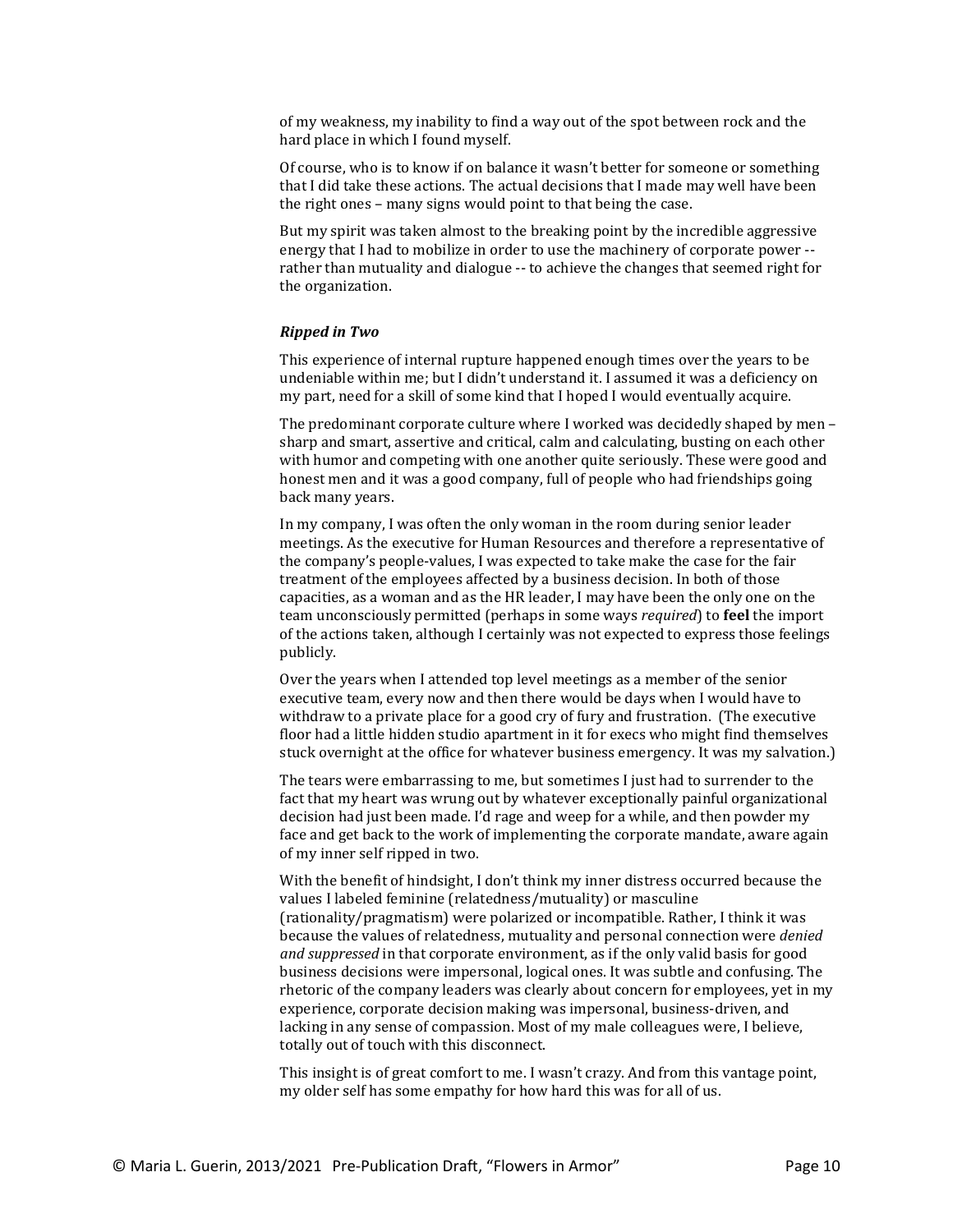I observed over the years that when an employee was to be dismissed from the company "for cause", such as genuine incompetence or dishonesty, these men (and myself for that matter) could take a firm lead on the necessary actions, even with a measure of empathy.

But when large scale job losses were necessitated by tougher economic conditions, many more of the affected employees were innocent bystanders – in the wrong job at the wrong time. The unspoken contract of loyalty and job security could not be honored. I wonder if my male colleagues, in self-protection, didn't slam the door on their own intolerable feelings of heartache and guilt that came from these inevitable betrayals – and if their disowned feelings weren't subsequently "exported" into lessdefended hearts like my own.

I am convinced it is not coincidental in the least that the reason I was promoted into the HR VP executive chair is because my predecessor, a man of sensitivity and warmth, had a heart attack and died one night at the untimely age of 52, just as the company was in the middle of yet another wave of downsizing. I think that's what happens to some men when they can't bear the awareness that by doing their job, they are causing devastating pain in the lives of people they care about. Their hearts literally break.

# *Exit*

For what felt like a very long while, I stayed committed to the hope that I would eventually arrive at an integration to resolve my ripped and conflicted inside experience. I tried to honor both the part of me that was represented by the photo of the flowers in the South of France, and also my "inner Joan", the part of me that felt mobilized for war.

But there came a time when I could no longer avoid the realization that the split was not healing. For me, the job stresses were relentless. My days were filled with making decisions, giving direction, and endless meetings. There was less and less time for things I most loved to do – helping other people resolve organizational problems, mentoring colleagues, collaborating with team mates on projects, taking time for learning and renewal.

Depression, medication, exhaustion, and spiritual desolation were the private symptoms I coped with, symptoms that I knew would one day torpedo my public performance if I didn't make a change. I waited patiently to see if I might be gaining enough experience, skill, or wisdom to see things differently and to feel them differently.

I did not. So one Sunday morning, writing in my journal, I realized I had learned to do the job well by external standards, but I still didn't feel right about it. It was time to leave, to move to something that would be a better fit between my own self and my work in the world. I was unwilling to live my one life under such stress, constantly working against the grain of my personal gifts and values.

So six years after taking the job, I resigned. This caused no end of consternation and confusion for many, because there was no outwardly evident reason why I should want to leave. By making that choice, I failed some who had set their sails to my direction as a leader. Those who reported to me felt abandoned and betrayed. My executive team colleagues were surprised and dismayed. Others at some greater distance were apprehensive – Did I know something that they didn't? Had I been actually fired? What meaning should they make of this move?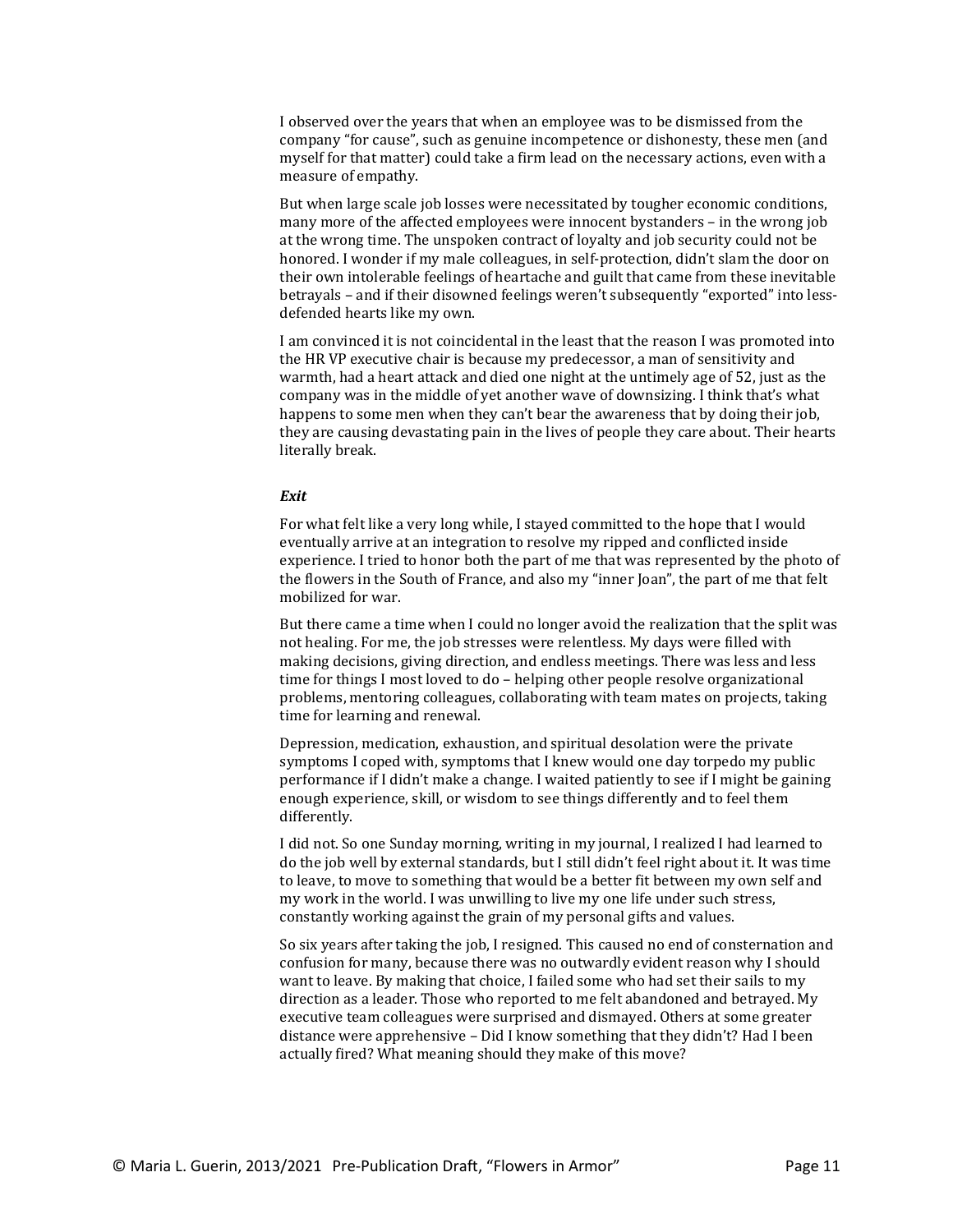No, I hadn't been fired – but perhaps for some it was more disquieting to realize that I had quit. In fact, one of my senior executive colleagues did the very same thing about a year later, to the considerable disappointment of the CEO.

There would have been no way to make everyone happy with me and it was wrenching to voluntarily leave the people I cared so much about, but I knew my decision was the right one for me then. When people said, "It must have been so hard to leave such a great job!" (evidently projecting their dreams into the job of a VP), I could only respond that it would have been much harder for me to stay. For my spiritual survival, I had to leave.

It is right that I left then, although it was also painful. The mystery of the spirit within me kept enough anguish alive in my soul to drive me out of a place in which I could not find peace.

#### *The Powers*

What was going on with me in my corporate incarnation? Why was I unable to develop a coherent worldview that would let me make sense of myself as well as the system within which I was working? The theories of organization in which I had been trained and mentored didn't correspond exactly to my experience, but I was mute about the gaps. Instead of reading the experience of my heart and soul as a valid sign that something was amiss, I understood my symptoms as my personal deficit, the incompleteness or inadequacy of my corporate persona.

The grandiosity of my ideals was part of the problem. I was attempting to provide leadership towards many different things, all at the same time: effective organizational performance for customers, creative and respectful human interactions, personal growth for employees, business viability for investors, socially responsible community relationships. I tended to be relentlessly optimistic about the potential for eventual success for all parties.

Even though I have always been at home with the notion of differentiated authority roles, my underlying orientation was to see leadership as service, exercised in ways that would be collaborative with others. Stewardship was an important part of my notion of organizational leadership.

However, the system of corporate power is set up so that it is a hierarchy – the owners have authority over their employees, and they delegate that authority to the management. The managers exercise this power on behalf of the interests of the owners, while doing their best to optimize the purposes of customers, communities, employees, etc.

A problem in many public business corporations is that, to the extent that employee interests are respected, in most cases this is an *instrumental* value, intended to ensure that the employees are satisfied enough to bring their discretionary human creativity and commitment to their work.

In many enterprises, the intrinsic value of the work itself goes a long way to stimulating this voluntary self-contribution: whether it is nursing or other healthcare, or building things, or solving practical problems, or producing food, or creating beauty, etc. etc. etc. – the range of valuable human activities is enormous.

The challenge appears to be in how one holds in balance these multiple good goals – it is not really possible for a human organization to completely fulfill the personal developmental aspirations and needs of each person who belongs to it. Trade-offs are necessary, and all players don't get what they most want from the relationship.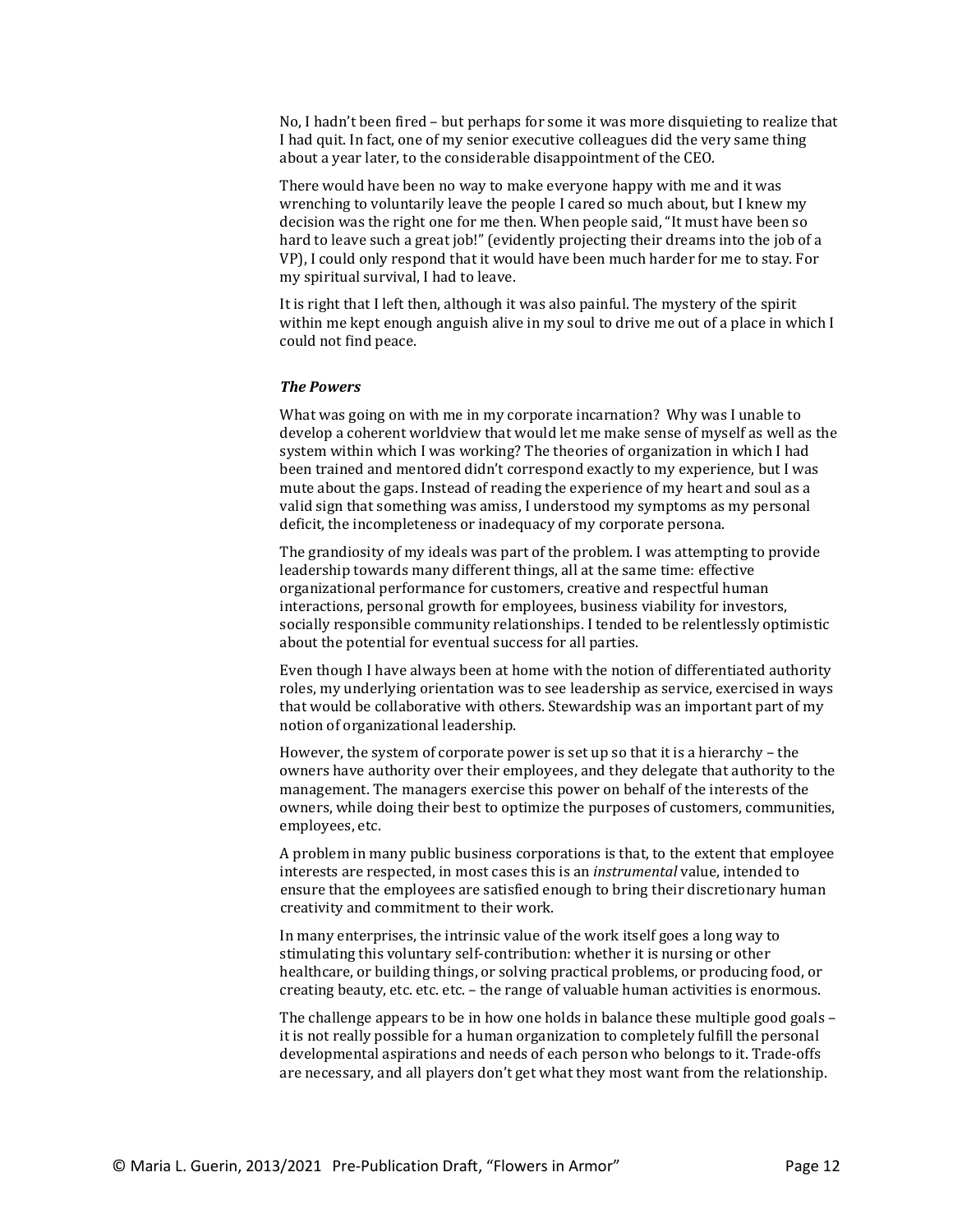It did me no good, nor was it productive for employees, for me to fail to see the actual outlines of the company's values-in-action. The interiority of the organization – its invisible spirit, shaped by the actions and exchanges of its members in a marketplace – carried violence and shadow. There was not, ultimately, a redemptive human primary purpose to mitigate the pain that resulted from many business decisions.

In some organizations where the espoused values place persons at the center, there are better ways to ask the questions of tradeoff and balance, such as: *"How much can we achieve together, while at the same time respecting the freedom and spirit of each of us individually?"* Or *"When does our mission carry us beyond our supposed limitations into possibilities for creativity and generativity and self-giving that were not initially imagined?"*

To lead like this, one has to be radically, fundamentally, unified with one's colleagues. The power and advantages can't be so drastically unequal. Only in a setting where all share fairly in the success or failure of the human effort, only in that environment can one authentically ask others to change – just as one is taking risks and changing oneself.

There is no conceivable way that a publicly traded corporation today can operate within that understanding. A shareholder owned corporate entity is driven to *maximize* investor return, unless curtailed in some ways by regulatory requirements such as the need to spend for environmental responsibility, for example. I do think that a privately held company with face to face relationships between owners and employees can aspire to it (especially those intent on social entrepreneurship) because it remains within the power of the owners to choose solutions that *optimize* the best possible outcome for themselves, for the success of the enterprise, and for the goals of its community of employees, customers, neighbors. And certainly nonprofits and voluntary organizations can operate more centrally from a basis of values.

I lost my way by bowing in obedience to the world's logic of power and of the marketplace, of the corporate culture. Without an independent frame of reference, a critique and alternative view of how to navigate my corporate life, I had no way to steer my ship. To my regret, I caused harm and pain along with the good I did, and I am not sure the tradeoffs were worth it.

The fact that I left well-paid and honored is a scandal to me, since my decision to leave was not just a personal career decision, but the discernment of a failure on my part, an inability to fulfill the hopes and intentions that I myself promulgated faithfully in company settings. I put so much on the line, and I was unable to live up to my own hopes.

I am horrified to say that I think it no wonder that some aggrieved employees in other companies resort to deadly violence. The injustice some employees experience is appalling, and they lose their self-control and lash out in great pain and anger. The violence of their actions is visible; but the violence of the system of control and power that they suffer under is invisible and unacknowledged. "We become what we fight. Violence begets violence."[3](#page-12-0)

#### *Next?*

My experiences haven't led me to the conclusion that corporate business organizations are evil. Rather, I think that to lead or live in such a system with some

<span id="page-12-0"></span><sup>&</sup>lt;sup>33</sup> Walter Wink; Engaging the Powers: Discernment and Resistance in a World of Domination; 1992; Augsburg Fortress; Minneapolis, MN.